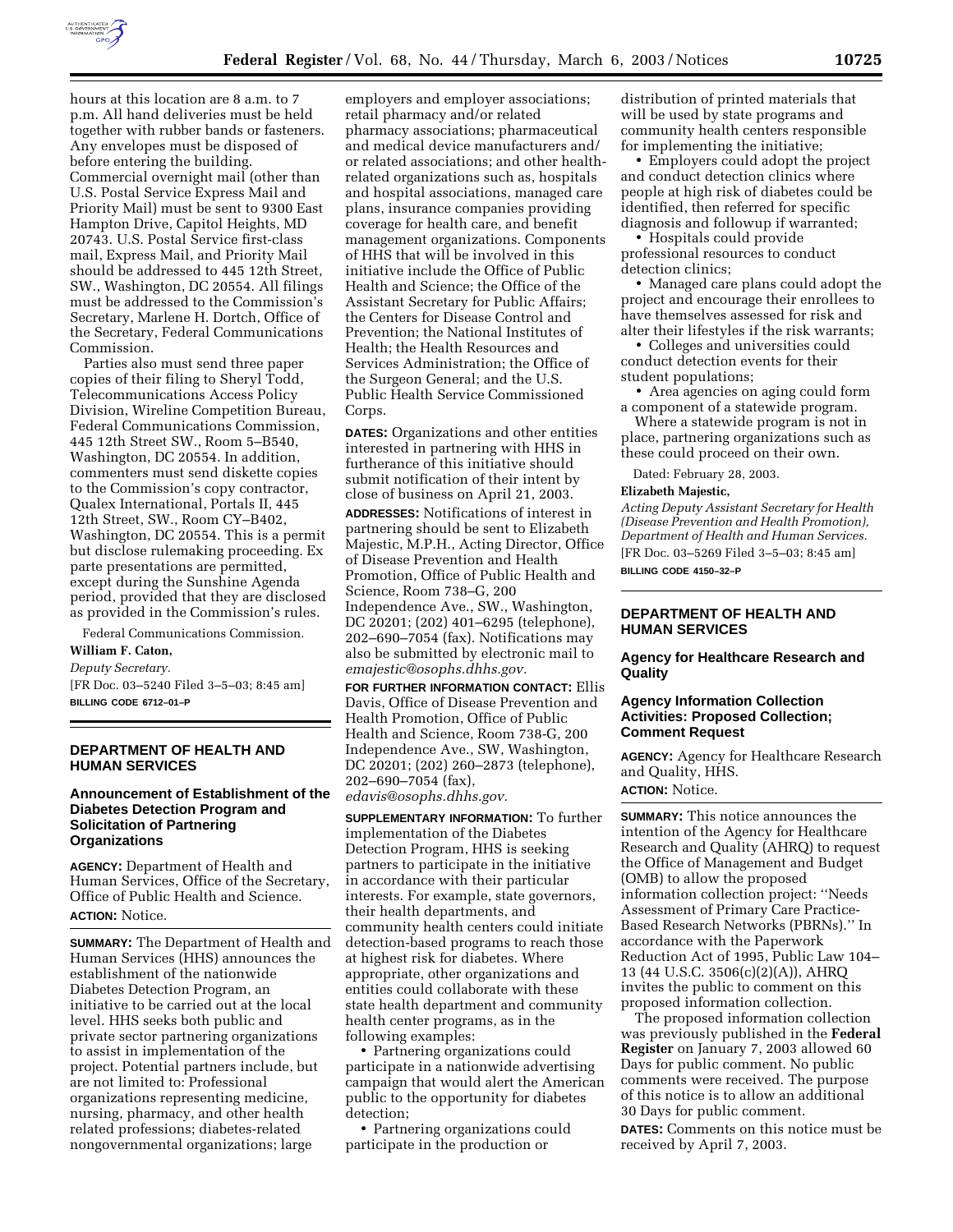**ADDRESSES:** Written comments should be submitted to: Allison Eydt, Human Resources and Housing Branch, Office of Information and Regulatory Affairs, OMB: New Executive Office Building, Room 10235; Washington, DC 20503.

Comments submitted in response to this notice will be summarized and included in the request for OMB approval of the proposed information collection. All comments will become a matter of public record.

# **FOR FURTHER INFORMATION CONTACT:**

Cynthia D. McMichael, AHRQ Reports Clearance Officer, (301) 594–3132.

# **SUPPLEMENTARY INFORMATION:**

### **Proposed Project**

*''Needs Assessment of Primary Care Practice-Based Research Networks (PBRNs)''*

The project is being conducted in response to an AHRQ RFP entitled ''Resource Center for Primary Care Practice-Based Research Networks (PBRNs)'' (issued under Contract 290– 02–0008). The Healthcare Research and Quality Act of 1999, amending section 911(b) of Title IX of the Public Health Service Act (42 U.S.C. 299 *et seq.*), states that Agency for Healthcare Research and Quality will ''employ research strategies and mechanisms that will link research directly with clinical practice in geographically diverse locations \* \* \* including providerbased research networks''.

In order to assist the Agency for Healthcare Research and Quality (AHRQ), in meeting this goal, the Agency created an RFP that specifically requires a resource center to ''assess the specific needs, if any, of each PBRN awarded (by AHRQ)'' by determining ''the stage of development of networks funded under the PBRN initiatives [AHRQ RFA–HS–02–003] and the specific resource needs of each network.''

The PBRNs are groups of primary care practices working together with academic researchers to address community-based health care research questions and to translate research findings into practice to improve health care. AHRQ funded 36 PBRNs in September, 2002, as well as a Resource Center intended to provide technical assistance and support to the PBRNs in their efforts to design and implement research projects. It is expected that an additional 24 PBRNs will be funded in 2003. In the proposed activities the PBRN Resource Center will collect data directly from each PBRN and their affiliated practices. The collection is a needs assessment of each of the AHRQ funded PBRNs. The collection will identify how the Resource Center can best support these networks through the development and use of information technology, and by linking the PBRN's with appropriate technical experts.

The in-depth needs assessment of each PBRN will use written and web surveys and telephone interviews. Each need assessment will ascertain the current capabilities of an individual PBRN in several respects, including:

• the ability to design and implement appropriately rigorous and complex research plans, including their access to key resources such as validated instruments and competence conducting advanced data analysis;

• the technical capacity for conducting data management tasks such as aggregating research data across networks, developing data files, and warehousing data;

• the ability to use information technology to foster effective communication with affiliated practices and with other research networks;

• the ability to address HHS priorities such as research involving populations of diverse race or ethnicity, socioeconomic status, age, gender and geography as well as preparedness for

bioterrorism and other emerging public health threats;

• the ability to engage the network's practicing clinicians and community representatives in the design, conduct and dissemination of research studies;

• the ability to design and implement data collection instruments in clinician settings;

• the mechanisms for supporting AHRQ's central goal of assuring new research findings are translated into everyday practice; and

• their capacity for long-term sustainability.

To obtain the necessary information, surveys and interviews will be conducted with PERN staff and staff members in each network's participating practices.

## **Method of Collection**

Due to the relatively small number of organizations in the respondent universe of AHRQ funded PBRNs, and the expected diversity of needs, we will survey all of the AHRQ funded PBRNs (including those to be funded in 2003)≤

The method of data collection for the needs assessments consists of webbased and paper-based surveys and telephone interviews. We expect to involve multiple individuals from each PBRN in the data collection, including the PBRN administrator, information technology personnel, and the PBRN's lead clinician as well as individuals with similar roles at the affiliated practice level.

All individuals or networks unable to complete the survey via the Web will be sent a paper-based survey to complete and return by mail. The Resource Center will data enter any surveys completed by hand so that these responses can be included in the analyses. Nonrespondents will receive a telephone reminder and, if necessary, sent an additional survey.

#### **Estimated Annual Respondent Burden**

| Data collection effort | Number of respondents                                             | Estimated<br>time per re-<br>spondent in<br>hours | Estimated<br>total burden<br>hours | Average<br>hourly wage<br>rate | Estimated<br>annual cost |
|------------------------|-------------------------------------------------------------------|---------------------------------------------------|------------------------------------|--------------------------------|--------------------------|
| Needs assessment       | 180 (maximum of three individuals from each of 60<br>PBRNs).      |                                                   | 180                                | *40.26                         | \$7,246.80               |
| Needs assessment       | 720 (maximum of two individuals at member practices<br>PBRNs)***. | 0.5                                               | 360                                | $**45.77$                      | 16.477.20                |
| Total                  | 900                                                               | 0.6                                               | 540                                |                                |                          |

\* Based on the means of the average wages for manager in medicine and health, physicians, and computer systems analyst/scientist, National Comprehension Survey: Occupational Wages in the United States, 2000, ''U.S. Department of Labor, Bureau of Labor Statistics, September 2001.''

\*\* Based on the mean of the average wages for manager in medicine and health and physicians, ''National Compensation Survey: Occupational Wages in the United States 2000'', U.S. Department of Labor, Bureau of Labor Statistics, September 2001''.

\*\*\* This estimate assumes that variation exists in the number of member practices that comprise each PBRN. Consequently, we will survey two individuals (the lead clinician and the administrator) at each of three member practices in 20 PBRNs, in 20 PBRNs we survey two individuals at each of six member practices, and in 20 PBRNs we survey two individuals at each of nine member practices.